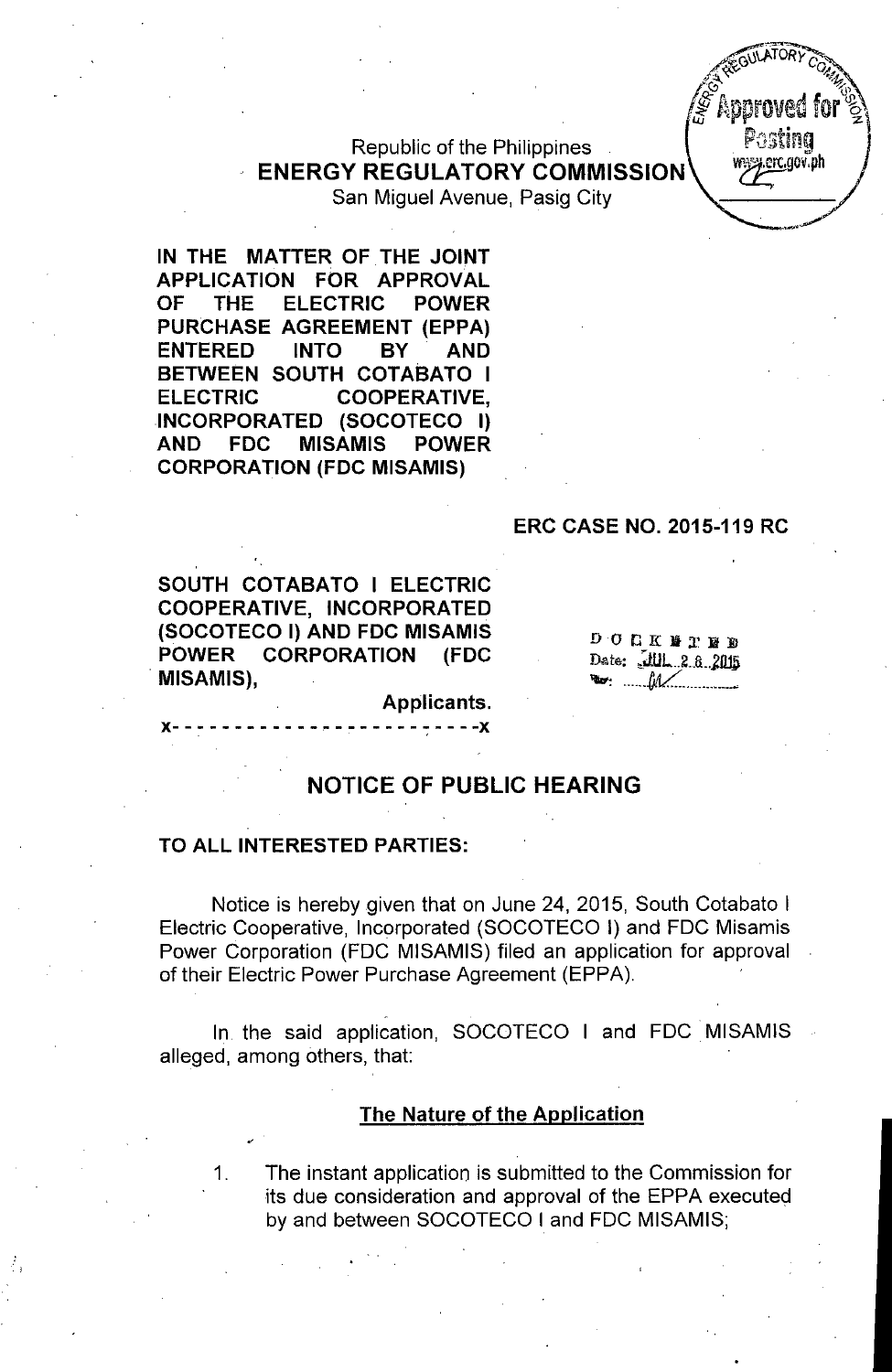### The Applicants

- 2. SOCOTECO I was created pursuant to the provisions of the National Electrification Administration Act (R.A. 6038), as amended by Presidential Oecree No. 269. Pursuant to this decree, it was incorporated and registered on August 31, 1971 with principal office at Koronadal City, South Cotabato. It serves the power requirements of the City of Koronadal and the Municipalities of Banga, Norallah, Surallah, Tampakan and Tantangan, all in the Province of South Cotabato;
- 3. FOC MISAMIS is a corporation duly organized and existing under the Philippine Laws, with principal office address at 23'd Floor, PBCom Tower, 6795 Ayala Avenue corner V.A. Rufino St., Makati City. It was formerly known and registered under the names Green Renewable Power Holdings, Incorporated and Strong Field Energy Corporation. It is a wholly-owned subsidiary of FOC Utilities, Incorporated;

#### Compliance with Pre-filing Requirements

- 4. In compliance with Rule 6 of the ERC Rules and in support of the instant application for approval of the EPPA, copies of the instant application (including Annexes) were furnished to the respective legislative bodies of the City of Koronadal, and the Province of South Cotabato, where SOCOTECO I principally operates;
- 5. Likewise, a copy of the instant application (including Annexes) was furnished to the Legislative Body of the City of Makati where FOC MISAMIS principally operates;
- 6. The entire application, excluding the Annexes, was published in a newspaper of general circulation within the franchise area or area where SOCOTECO I and FOC MISAMIS principally operate;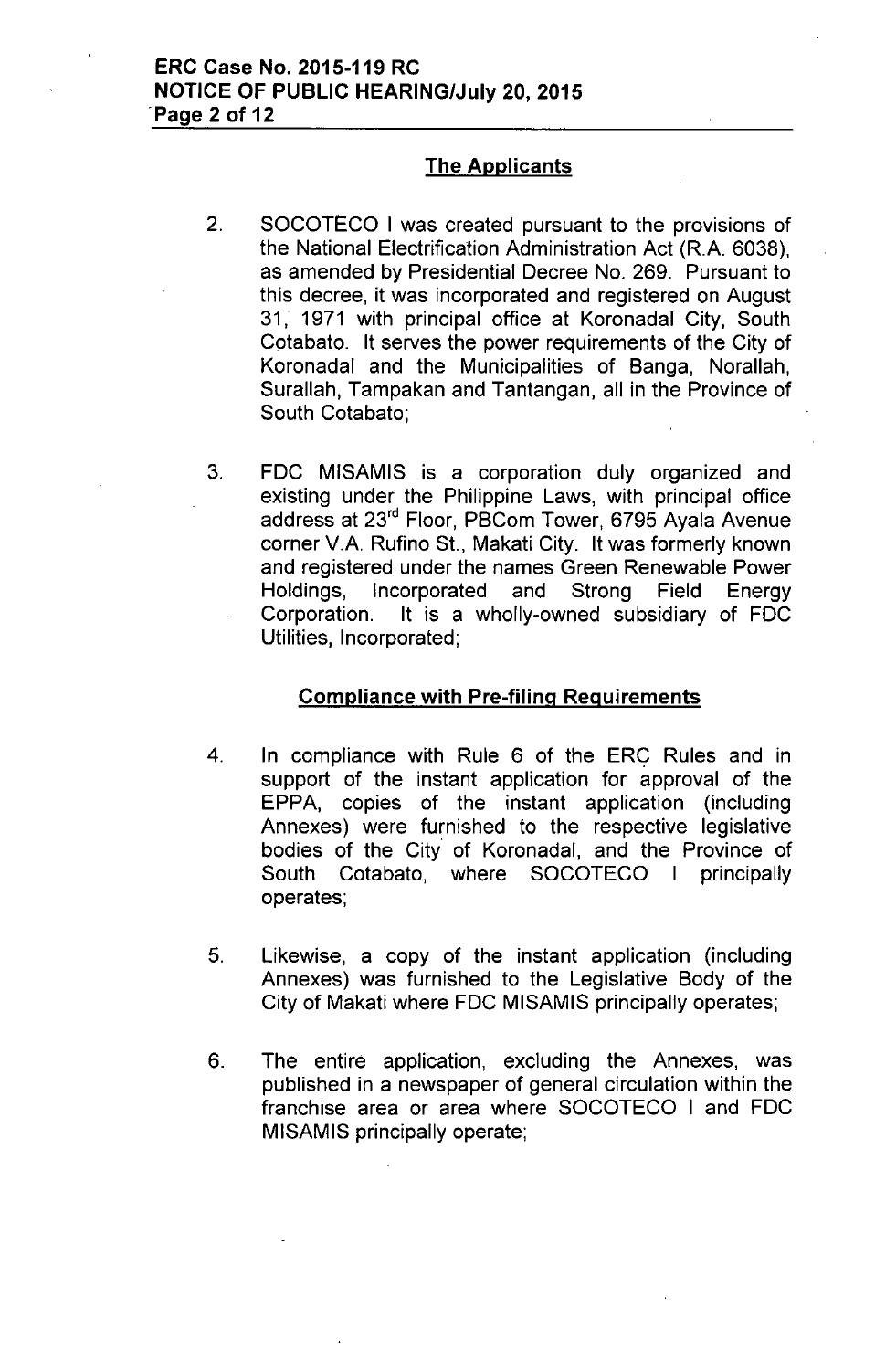### **SOCOTECO I Power Situation**

- 7. Since 2010, the Mindanao Grid has been experiencing a significant shortfall in power supply causing widespread power interruption. The existing capacity in the Island is composed of more than fifty percent (50%) hydroelectric power plant which is dependent on the availability of water and affected by weather conditions. Based on the 2012-2030 Supply - Demand Outlook issued by the Department of Energy (DOE), a total of 1,600 MW additional capacities are needed during the planning period to meet the electricity demand and the required reserve margin of the grid;
- 8. SOCOTECO I is requiring an annual energy of 208,796 MWh and an annual demand of 37.75 MW for 2015. Its power supply is currently sourced from the Power Sector Assets and Liabilities Management Corporation (PSALM) Therma Marine, Incorporated (TMI) and Mapalad Power Corporation (MPC). For 2014, it has existing power supply agreements for a total of 145,237 MWh contract energy. Its average demand of 20.65 MW with PSALM/National Power Corporation (NPC) will expire in December 2016. With the privatization of the PSALM/ NPC generation plants and coupled with the insufficiency of supply in Mindanao, it has become increasingly difficult for PSALM to sustain the demands of its Mindanao customers. As it is, PSALM can no longer supply the electric power requirements of its existing customers including SOCOTECO I. PSALM confirmed that it has insufficient capacity to supply the additional power requirements of Mindanao distribution utilities beyond the contracted energy and equivalent demand in its existing Contracts for the Supply of Electric Energy (CSEEs);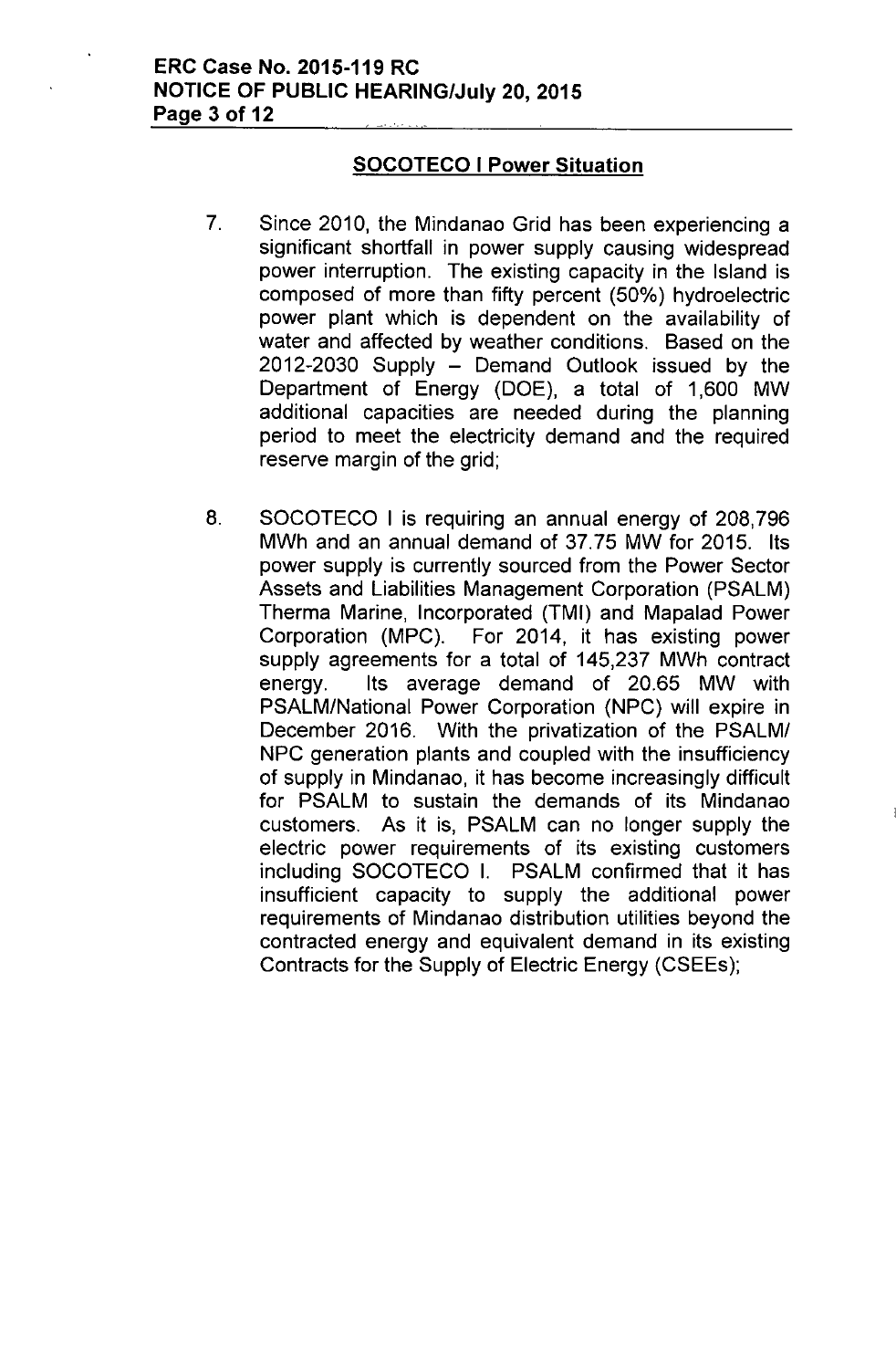### ERC Case No. 2015-119 RC NOTICE OF PUBLIC HEARING/July 20,2015 Page 4 of 12

- 9. Based on its actual and forecasted load data, SOCOTECO I's demand requirements for years 2010 to 2040 are increasing. In order for SOCOTECO I to comply with its obligations to its member-consumers [Sec. 1, Department of Energy (DOE). Department Circular No. 2003-12-011 $1^1$  and ensuring that its requirements are fully covered by supply contracts (Sec. 4.3, DOE Department Circular No.  $2010-03-0003$ <sup>2</sup>, it should secure a power supply agreement of about 37.75 MW;
- 10. Based on its actual and forecasted load data, SOCOTECO I's demand requirement is expected to grow every year, from 37.75 MW in 2015 to 73 MW in 2040;
- 11. Given its demand growth and in order to obtain a secure and adequate supply of electricity for its memberconsumers during this time, SOCOTECO I sought out other generation companies and sources of electricity in the Mindanao Grid and solicited offers and/or expressions of interest from these power suppliers to supply its growing power requirements;
- 12. Among the offers that SOCOTECO I considered was from FDC MISAMIS which made an offer to supply its power requirements. FDC MISAMIS is committed to construct a 405 MW Coal-Fired Power Plant in the PHIVIDEC Industrial Estate in Misamis Oriental. The power plant is scheduled to be commissioned in 2016;
- 13. SOCOTECO I thoroughly evaluated all the offers/expressions of interest it received and determined that FDC MISAMIS's offer is the most advantageous to its member-consumers;

All distribution utilities must henceforth take cognizance and assume full responsibility to forecast, assure and contract for the supply of electric power in their respective areas to meet their obligations as distribution utility (Sec. 1, DOE Department Circular No. 2003-12-011)

 $2$  Ensure that the power requirements within their franchise areas are adequately covered by supply contracts or spot purchases from the WESM at all times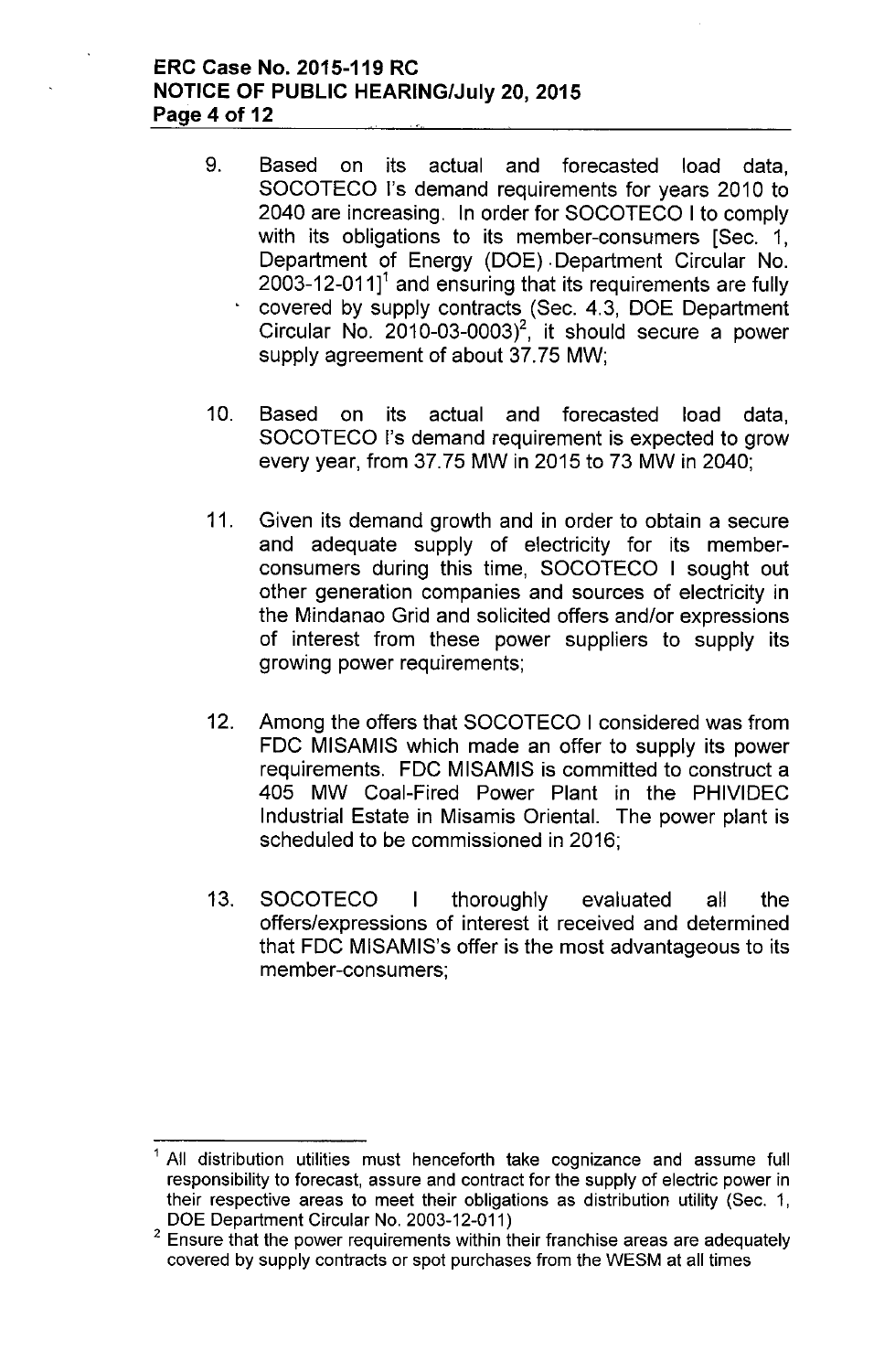### ERC Case No. 2015-119 RC NOTICE OF PUBLIC HEARING/July 20,2015 Page 5 of 12

14. SOCOTECO I has forecasted and simulated the effect of the inclusion of the power supplied by FOC MISAMIS on its generation costs upon the commercial operation of the power plant, taking into consideration the reduced supply from PSALM and the expected commercial operation of FOC MISAMIS, to wit:

### Rate Impact Analysis

| <b>Particulars</b>                                      | 2017    | 2018                 | 2019   |  |
|---------------------------------------------------------|---------|----------------------|--------|--|
|                                                         |         | <b>PhP/kWh</b>       |        |  |
| Total Average Generation Rate with FDC MISAMIS          | 6.6221  | $6.2522 \mid 6.3842$ |        |  |
| Average Generation Rate without FDC MISAMIS             | 6.0279  | $5.2480$   5.2581    |        |  |
| Increase/(Decrease) in Generation Rate with FDC MISAMIS | 10.5942 | $1.0042 +$           | 1.1261 |  |

### The EPPA

15. After extensive negotiations with FOC MISAMIS, SOCOTECO I signed on February 20, 2013, an EPPA with FOC MISAMIS for a contracted demand of 10 MW for twenty-five (25) years;

### *Executive Summary*

16. The EPPA governs the relationship between Supplier and Customer for the sale of electric power. The electric power supply will be drawn from the 3 x 135 MW CFB Coal-fired power plant to be constructed, owned and operated by FOC MISAMIS. During plant outage, replacement power will be sourced from other facilities of the FOC MISAMIS, or of any third party, including the Wholesale Electricity Spot Market (WESM) or its equivalent. The commencement of the obligation of FOC MISAMIS to deliver of electric power to its customers is subject to the satisfaction of conditions precedent, including the declaration of the commercial operation of the power plant. Generation Charges for pre-commercial operation and during commercial operation are computed separately. The EPPA is subject to customer's security deposit, assignment, termination and buy-out;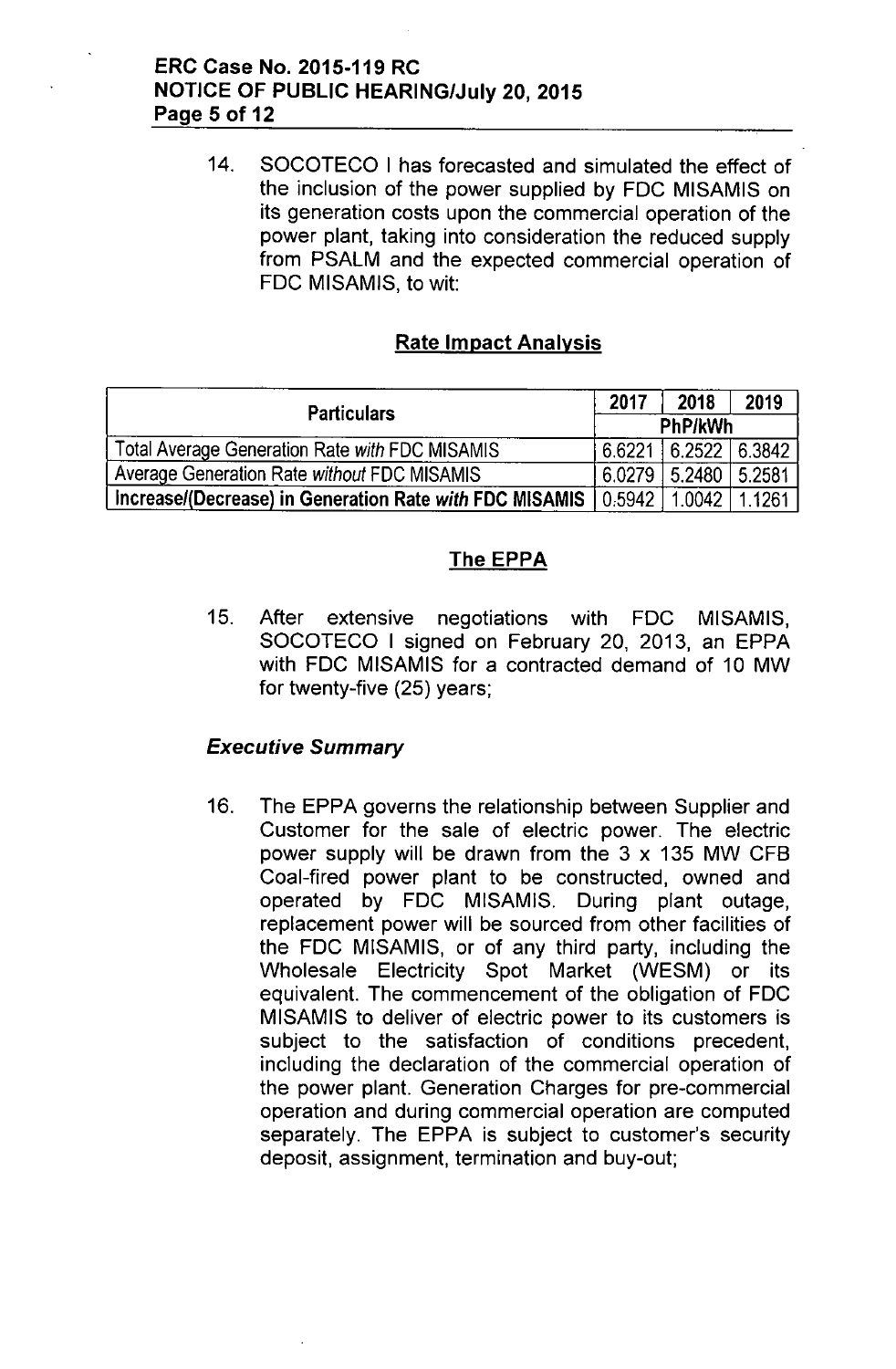#### *Salient Features*

- 17. The EPPA contains the following salient terms and conditions:
	- a. Commercial Operation Date. The target Commercial Operation Date is thirty-six (36) calendar months after all the requirements (Conditions Precedent to Commercial Operation Date) have been met;
	- b. Term. The Term of the EPPA shall be twenty (20) years from the Commercial Operation Date, unless extended: (a) by the grant of grace period; (b) due to Force Majeure; or (c) by mutual written agreement by the Parties;
	- c. Service Specification. They agreed to the following service specifications:

| <b>Contracted Demand</b>         | 10,000 kW                                       |
|----------------------------------|-------------------------------------------------|
| <b>Contracted Energy</b>         | 87,600,000 kWh                                  |
| <b>Customer Load Factor</b>      | 100%                                            |
| <b>Customer's Minimum Demand</b> | At least 40% of Customer's Contracted<br>Demand |
| <b>Delivery Point</b>            | Plant Gate - FDC MISAMIS's Power<br>Plant       |
| Voltage at the Plant Gate        | 138 kV                                          |

- d. Increase in Contracted Energy. Monthly Nominated Energy or Contracted Demand. Customer may request an increase to the Contracted Energy, monthly nominated energy or Contracted Demand of a particular Billing Period by delivery of written notice at least sixty (60) days before the date on which such adjustment is proposed to take effect, setting out the reasons therefor;
- e. Premium Charge for Excess Consumption. For consumption higher than the Contracted Energy and/or monthly nominated energy, Customer shall pay the Generation Charge applicable plus a Premium Charge of ten percent (10%);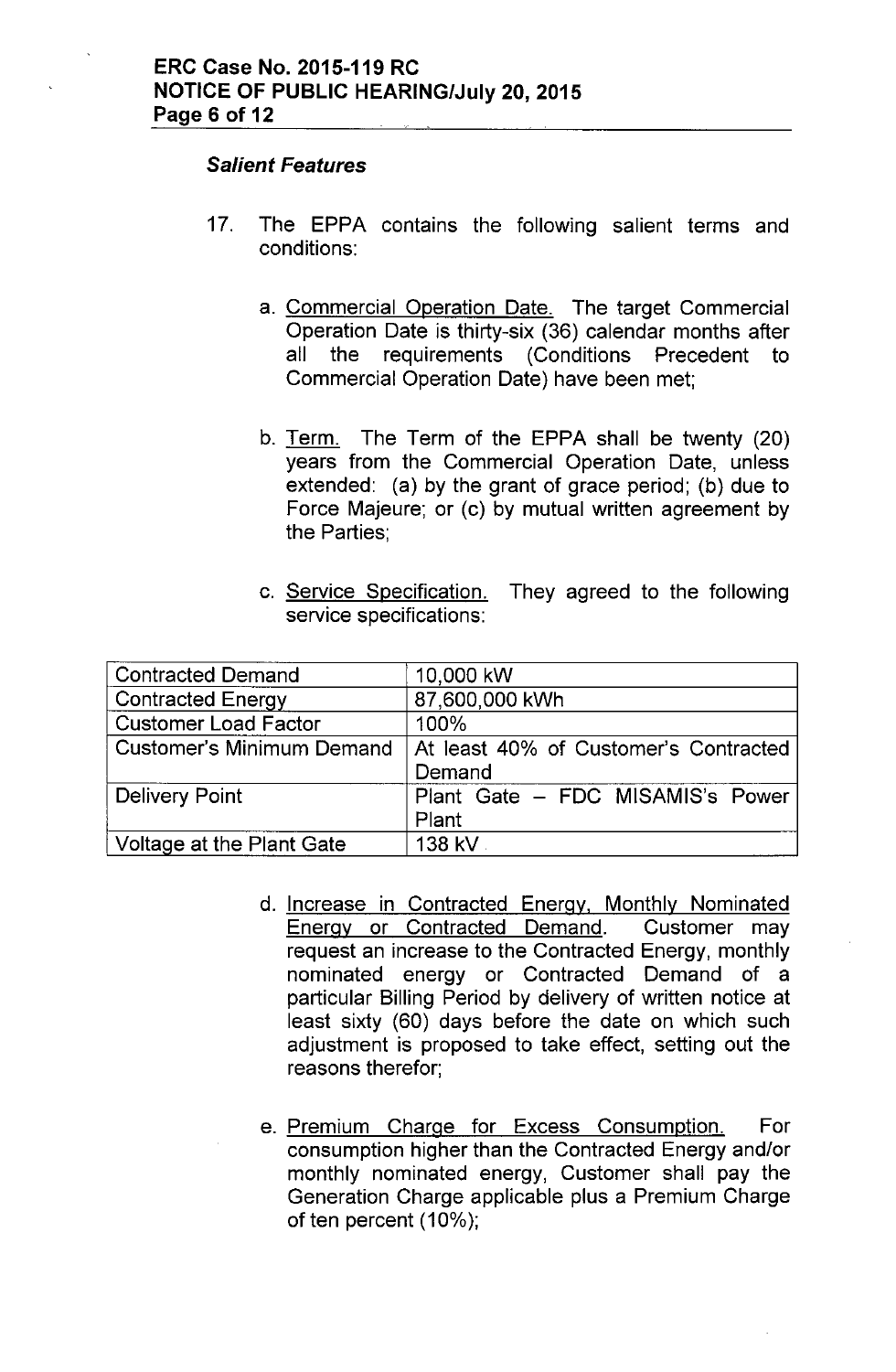#### ERC Case No. 2015-119 RC NOTICE OF PUBLIC HEARING/July 20, 2015 Page 7 of 12

- f. Replacement Power In Excess of Outage Allowance. The Supplier shall exert best efforts to procure Replacement Power beyond the Outage Allowance. Notwithstanding any provision in this Agreement to the contrary, the Supplier has the right to source Replacement Power for the Customer from other current or future facilities of the Supplier or of any third party, including the WESM or its equivalent, at the sole election of the Supplier;
- g. Generation Charge. SOCOTECO I shall pay the generation charge consisting of variable and fixed charges, subject to adjustments. The generation charges for pre-commercial operation and during commercial operation are computed based on the Base Energy Rate (BER) computation as follows:

 $BER = (FC_{base} + VC_{base})/Energy$ 

$$
FC_{base} = (CRF^{kW}_{base} + PHP O&M^{kW}_{base} + US O&M^{kW}_{base}) * CD
$$

Where:

 $CRF^{kW}_{base}$  = PhP1,924.48/kW

PHP  $O&M^{kW}$ <sub>pase</sub> = PhP474.75/kW

 $US O&M^{kW}$ <sub>base</sub> = PhP30.64/kW

#### $VC<sub>base</sub> = [DCP<sub>base</sub>]*[Forex<sub>base</sub>]*[MCR]<sup>*</sup>[Energy]/Conversion Factor$

Where:

| $\mathsf{DCP}_\mathsf{base}$ | $=$ US\$72/MT     |
|------------------------------|-------------------|
| Forex <sub>base</sub>        | $=$ PhP41.12/US\$ |

**MCR**  $= 0.70$ kg/kWh

Conversion Factor =  $1,000$  kg/MT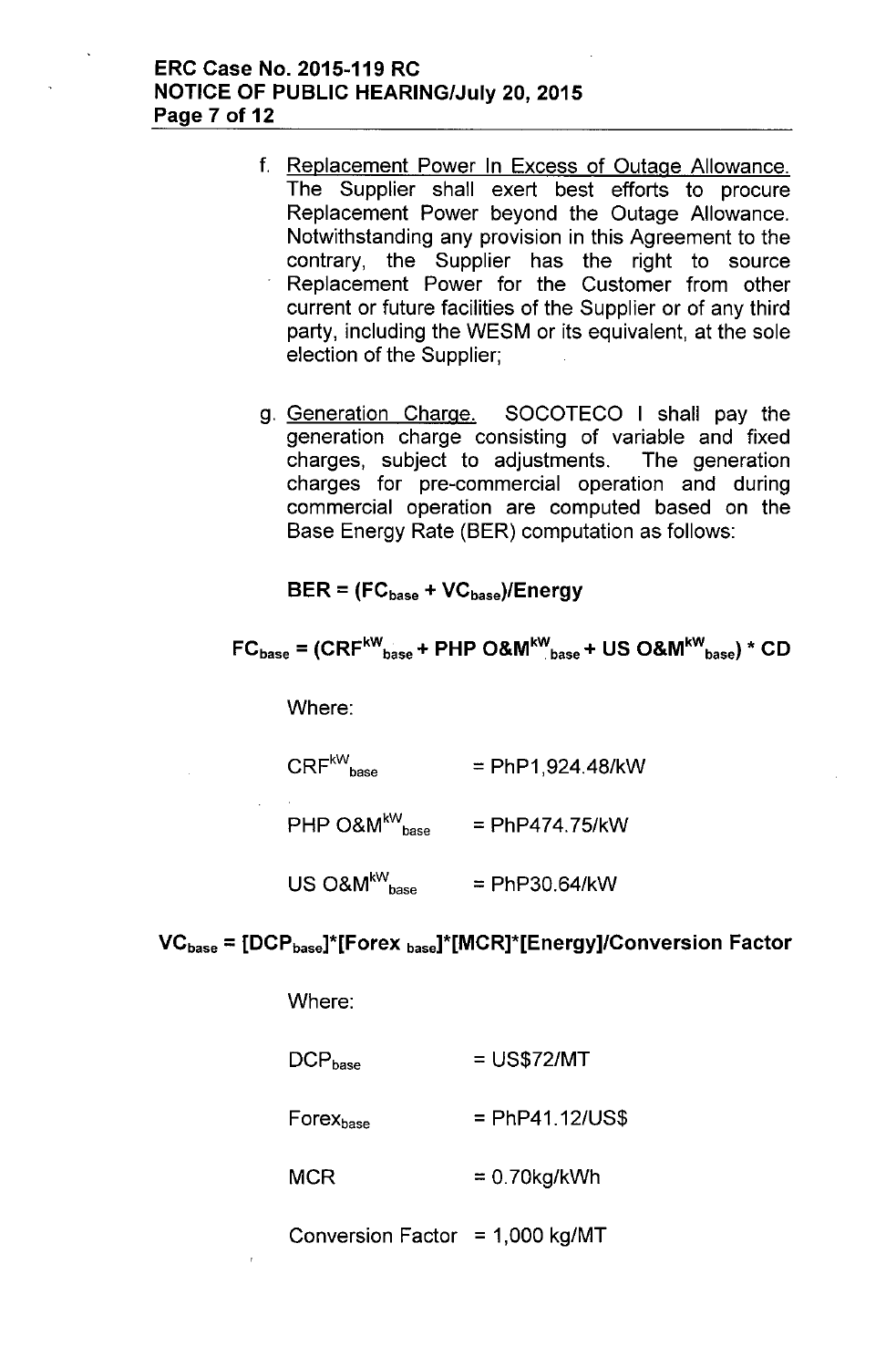- h. Customer Failure to Off-take Power. If the Customer off-takes power less than the Contracted Energy and/or Contracted Demand, the Customer shall still pay the full Generation Charge for the Contracted Energy and/or Contracted Demand, and all applicable fees, charges and costs;
- i. Transmission Fees. Ancillary Services Charges. Line Rental Charges. and WESM Costs. The Customer shall pay for Transmission Fees, Ancillary Services Charges, Line Rental Charges, and WESM Costs. All other transmission charges and market related fees/charges that are not part of the generation charge shall be for the account of Customer;
- j. Security Deposit. The Security Deposit shall be in an amount equivalent to one hundred percent (100%) of the projected highest monthly Power Bill for the first Contract Year of the Agreement;
- k. Assignment. In all cases of valid assignment, the assignee shall assume all the rights and obligations of the assignor under this Agreement; and
- I. Adjustments Due to Force Majeure. The Supplier shall have seventy-two (72) hours to restore interrupted supply counted from the time a Force Majeure Event prevented it from supplying electric power to the Customer. The Customer shall not be entitled to interruption adjustment during such period. On the other hand, the Customer shall have seventy-two (72) hours to resume taking electric power counted from the time a Force Majeure Event prevented it from fully taking its Contracted Energy;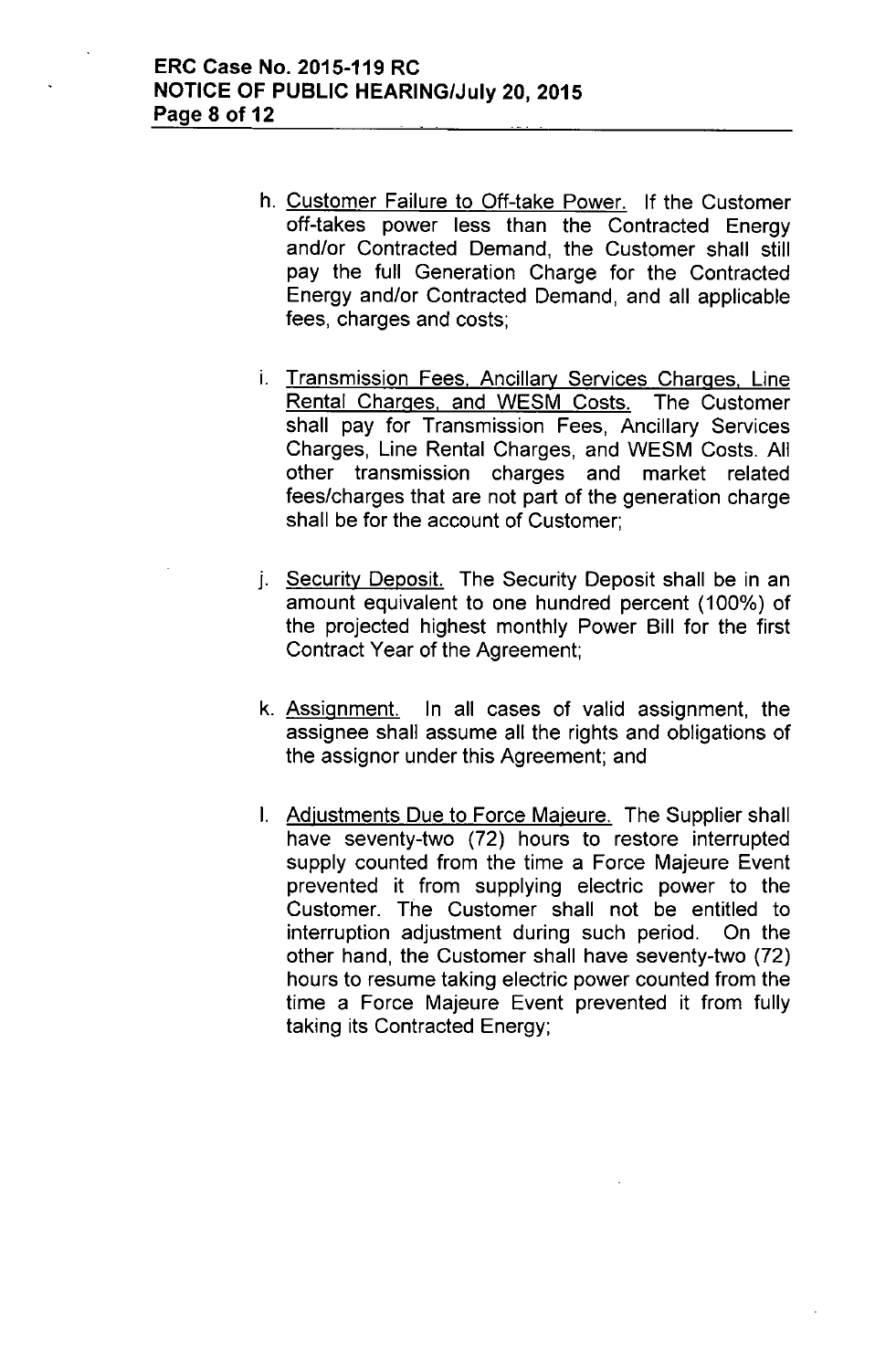## ERC Case No. 2015-119 RC **NOTICE OF PUBLIC HEARING/July 20, 2015** Page 9 of 12

# **Other Related Documents**

18. In further support of the instant application, they submit to the Commission, the following documents:

| <b>Annex</b>   | <b>Nature of Documents</b>                                |
|----------------|-----------------------------------------------------------|
| A              | EPPA between SOCOTECO I and<br><b>FDC</b>                 |
|                | MISAMIS dated February 20, 2013                           |
| B              | <b>SOCOTECO I Certificate of Franchise</b>                |
| $\overline{C}$ | <b>SOCOTECO I Certificate of Registration</b>             |
| D              | SOCOTECO I Articles of Incorporation                      |
| E              | FDC MISAMIS Certificate of Registration                   |
| $E-1$          | Renewable<br>Power<br>Green<br>Holdings,                  |
|                | Incorporated's Certificate of Incorporation               |
| $E-2$          | Strong Field Energy Corporation's Certificate of          |
|                | <b>Filing of Amended Articles of Incorporation</b>        |
| F              | FDC MISAMIS General Information Sheet (GIS)               |
| G              | MISAMIS latest Audited Financial<br>FDC                   |
|                | Statements (AFS)                                          |
| H              | Affidavit of Service of Application (including            |
|                | annexes) to the Legislative Body of the City of           |
|                | Koronadal, South Cotabato                                 |
| $H-1$          | Affidavit of Service of Application (including            |
|                | annexes) to the Legislative Body of the Province          |
|                | of South Cotabato                                         |
|                | Affidavit of Service of Application (including            |
|                | annexes) to the Legislative Body of the City of<br>Makati |
| J              | Copy of the Affidavit of Publication                      |
| $J-1$          | Copies of newspaper publications of general               |
|                | circulation within the franchise<br>area or<br>area       |
|                | where SOCOTECO I and FDC MISAMIS                          |
|                | principally operate                                       |
| K.             | PSALM certification of insufficient capacity to           |
|                | supply Mindanao Distribution Utilities                    |
| L              | SOCOTECO I Actual and Forecasted Load Data                |
| M              | SOCOTECO I Procurement Process<br>(in<br>a                |
|                | sealed envelope)                                          |
| N              | <b>SOCOTECO I Rate Impact Analysis</b>                    |
| O              | SOCOTECO I Board Resolution No. 106, Series               |
|                | of 2012                                                   |
| $O-1$          | SOCOTECO I Board Resolution No. 67, Series                |
|                | of 2013                                                   |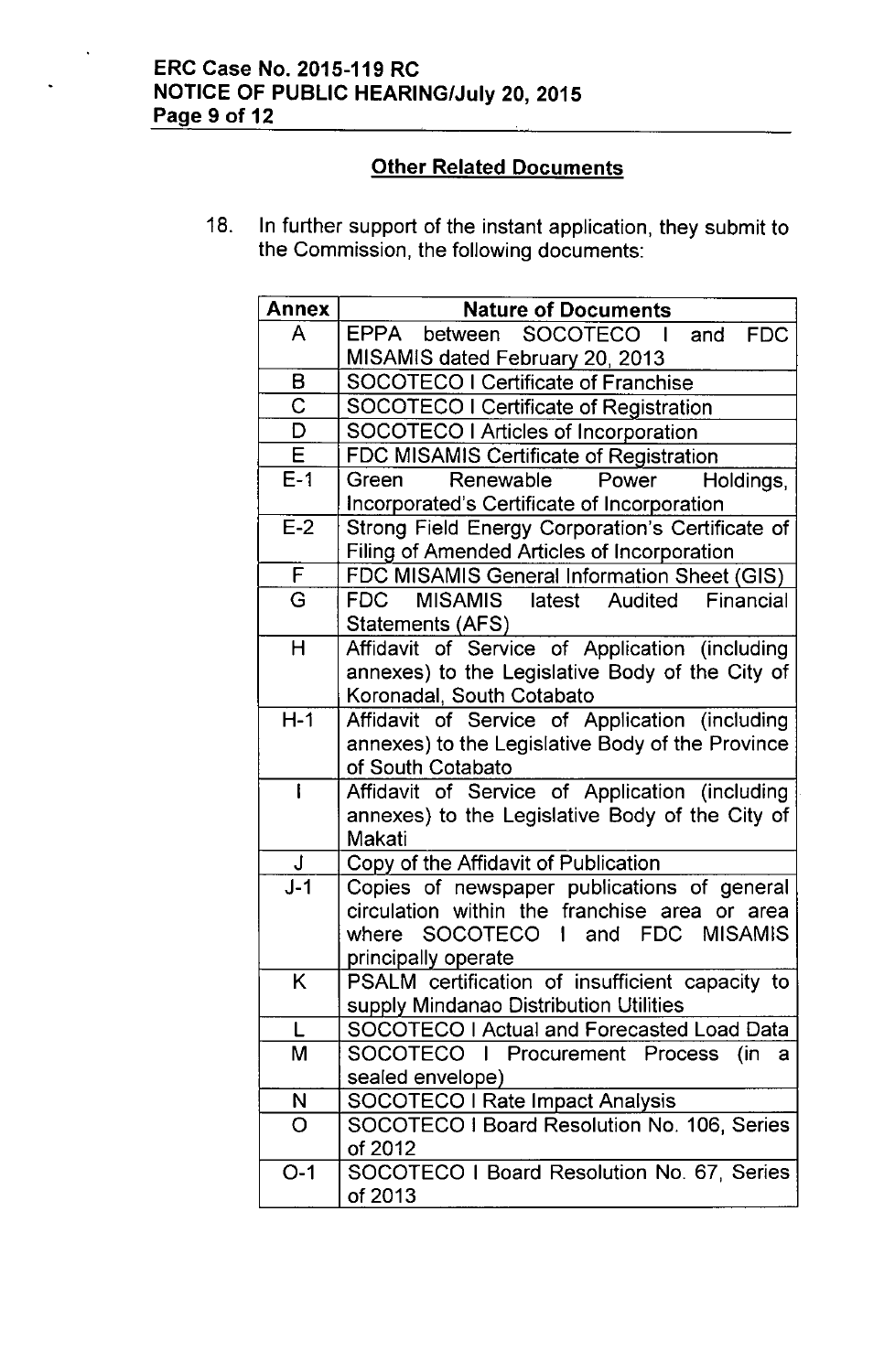### ERC Case No. 2015-119 RC NOTICE OF PUBLIC HEARING/July 20,2015 Page 10 of 12

| P | Sources of Funds/Financial Plans; Debt/Equity<br>Ratio; Project Cost; and Computation of Return |
|---|-------------------------------------------------------------------------------------------------|
|   | on Investment/Weighted Average Cost<br>_of                                                      |
|   | Capital (WACC) (in a sealed envelope)                                                           |
| Q | FDC MISAMIS Board of Investments (BOI)                                                          |
|   | <b>Certificate of Registration</b>                                                              |
| R | FDC MISAMIS Environmental Compliance                                                            |
|   | Certificate (ECC)                                                                               |
| S | FDC MISAMIS Fuel Procurement Process (in a                                                      |
|   | sealed envelope)                                                                                |
|   | Land Bank of the Philippines (LBP) Certification                                                |
|   | - Indicative Key Terms and Conditions (in a                                                     |
|   | sealed envelope)                                                                                |

19. Pursuant to ERC Resolution NO.9, Series of 2010, FDC MISAMIS shall file the necessary application for a COC no later than (3) months prior to the commercial operations date of the 3 X 135 MW CFB coal-fired power plant;

## Allegations in Support of the Motion for Confidential Treatment of Information

20. The Commission may, upon request of a party and determining that the disclosure of information requested to be treated as confidential information is justified, treat certain information submitted to it as confidential. $3$ SOCOTECO I and FDC MISAMIS are bound by confidentiality agreement prohibiting the disclosure of any business, technical, marketing, operational, organizational, financial or other information and trade secrets and other confidential documents, papers and information.<sup>4</sup> Accordingly, they request before the Commission that Annexes "M", "P", "S", and "T" not be disclosed and be treated as confidential in accordance with Rule 4 of the ERC Rules. These Annexes contain confidential information critical to the business operation of FDC MISAMIS including trade secrets and business calculations, assumptions and projections; and

<sup>&</sup>lt;sup>3</sup> Rule 4 - Confidential Information, ERC Rules

<sup>4</sup> Article 14 of the EPPA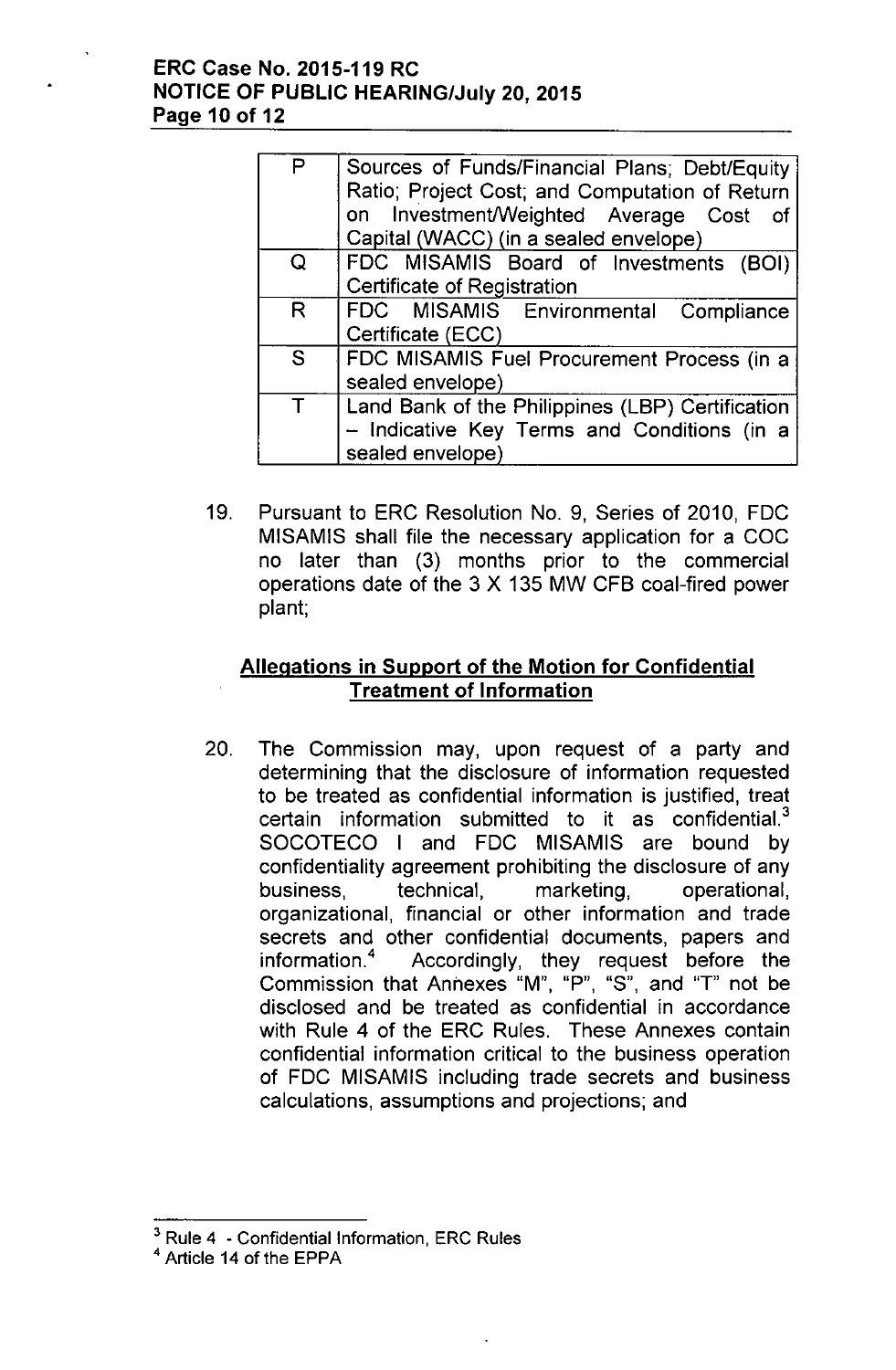### **Prayer**

- 21. Thus, they pray that the Commission:
	- a. Approve their duly negotiated EPPA;
	- b. Issue an Order: i) treating Annexes "M", "P", "S" and "T", and the information contained therein as confidential; ii) directing their non-disclosure pursuant to Rule 4 of ERC Rules; and iii) prescribing the guidelines for the protection thereof; and
	- c. After trial on the merits, issue a permanent approval of their EPPA which would authorize SOCOTECO I to charge and collect the fees under the same as well as pass on the full amount to its member-consumers.

The Commission has set the application for jurisdictional hearing, expository presentation, pre-trial conference and evidentiary hearing on August 18, 2015 (Tuesday) at ten o'clock in the morning (10:00 A.M.) at SOCOTECO 1'5 Principal Office, City of Koronadal, South Cotabato.

All persons who have an interest in the subject matter of the proceeding may become a party by filing, at least five (5) days prior to the initial hearing and subject to the requirements in the ERC's Rules of Practice and Procedure, a verified petition with the Commission giving the docket number and title of the proceeding and stating: (1) the petitioner's name and address; (2) the nature of petitioner's interest in the subject matter of the proceeding, and the way and manner in which such interest is affected by the issues involved in the proceeding; and (3) a statement of the relief desired.

All other persons who may want their views known to the Commission with respect to the subject matter of the proceeding may file their opposition to the application or comment thereon at any stage of the proceeding before the applicants conclude the presentation of their evidence. No particular form of opposition or comment is required, but the document, letter or writing should contain the name and address of such person and a concise statement of the opposition or comment and the grounds relied upon.